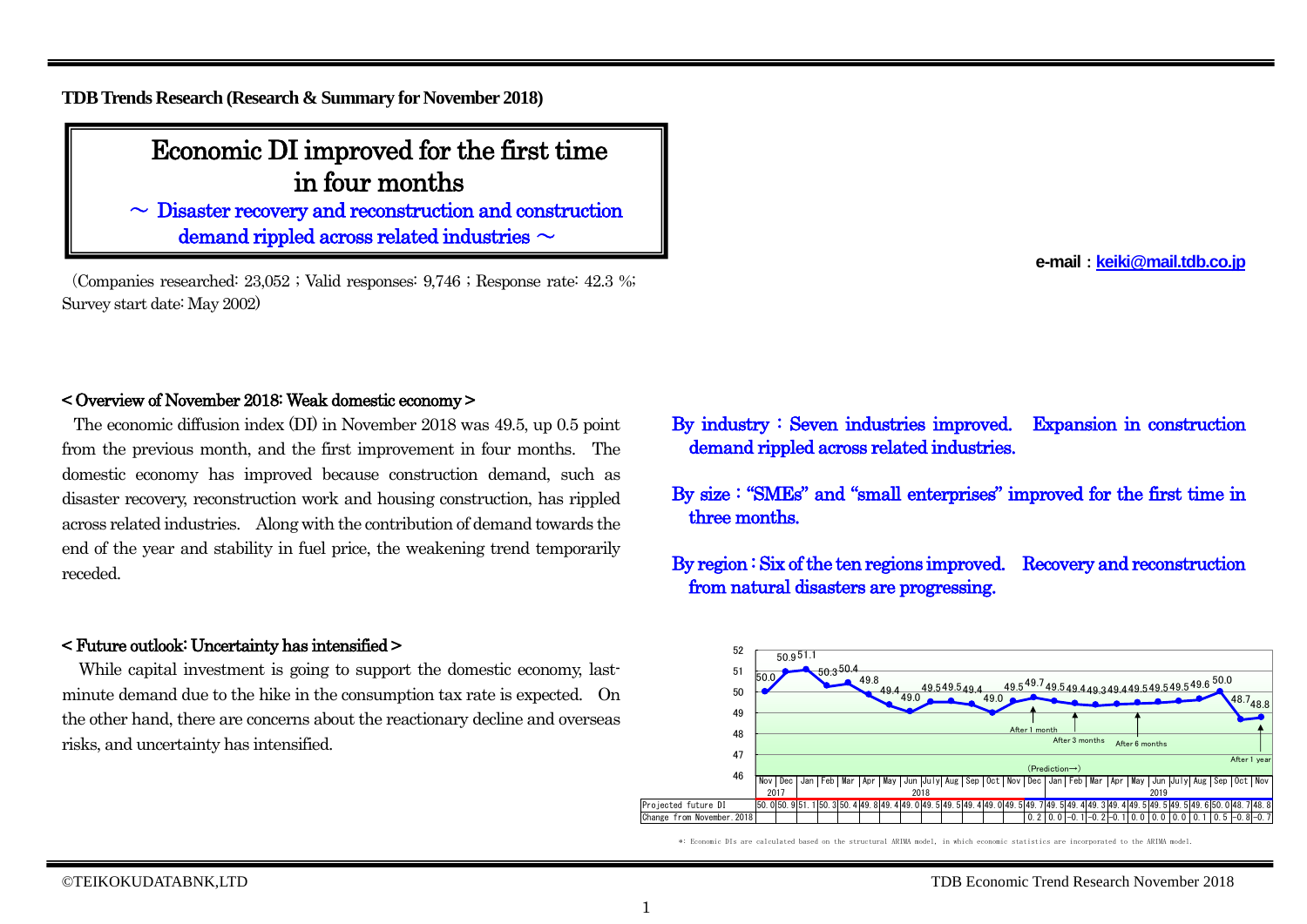## Economic Diffusion Index (Economic DI)1/2

|                             |  |  |  |                                                                                                                          |  |  | Nov 17 Dec 17 Jan 18 Feb 18 Mar 18 Apr 18 May 18 Jun 18 Jul 18 Aug 18 Sep 18 Oct 18 Nov 18 | Ratio to the<br>PrFDious<br>Month |
|-----------------------------|--|--|--|--------------------------------------------------------------------------------------------------------------------------|--|--|--------------------------------------------------------------------------------------------|-----------------------------------|
| Total                       |  |  |  |                                                                                                                          |  |  | 50, 0 50, 9 51, 1 50, 3 50, 4 49, 8 49, 4 49, 0 49, 5 49, 5 49, 4 49, 0 49, 5              | 0.5                               |
| Large Firms                 |  |  |  | $\begin{bmatrix} 52.1 & 53.0 & 53.2 & 52.2 & 52.5 & 52.2 & 51.6 & 51.3 & 51.8 & 51.6 & 51.4 & 51.4 & 51.4 \end{bmatrix}$ |  |  |                                                                                            | 0.0                               |
| Small to Medium-sized Firms |  |  |  |                                                                                                                          |  |  | 49. 4 50. 4 50. 5 49. 8 49. 9 49. 3 48. 8 48. 5 48. 9 49. 0 48. 9 48. 4 49. 0              | 0.6                               |
| Micro Firms                 |  |  |  |                                                                                                                          |  |  | 48. 7 49. 8 49. 6 49. 0 49. 2 48. 1 48. 1 47. 6 48. 1 48. 4 48. 4 47. 9 48. 2              | 0.3                               |

|                                  |                                                                            |      |           |           |                |             |      | Nov 17 Dec 17 Jan 18 Feb 18 Mar 18 Apr 18 May 18 Jun 18 Jul 18 Aug 18 Sep 18 Oct 18 Nov 18 |      |      |                          |      |                         |      | Ratio to the<br>PrFDious<br>Month |
|----------------------------------|----------------------------------------------------------------------------|------|-----------|-----------|----------------|-------------|------|--------------------------------------------------------------------------------------------|------|------|--------------------------|------|-------------------------|------|-----------------------------------|
| Agriculture, Forestry, Fisheries |                                                                            |      |           | 49.2 47.1 |                | 45.5 44.4   |      | 43.5 44.2                                                                                  | 43.3 | 43.4 | 45.7                     |      | $43.8$ 41.5 40.7        |      | $\triangle$ 0.8                   |
| Finance                          |                                                                            | 49.0 | 48.9      | 49.6      | 48.0           | 50.3        | 49.4 | 47.8 47.2 49.5                                                                             |      |      | 47.5                     |      | $48.5$ 46.2             | 47.1 | 0.9                               |
| Construction                     |                                                                            | 53.7 | 54.2      | 54.0      | 53.4           | 52.9        |      | 51.4 51.8                                                                                  | 51.9 | 52.8 | 53.1                     | 53.8 | 53.4                    | 53.9 | 0.5                               |
| Real Estate                      |                                                                            |      | 51.3      | 52.3      | 52.1           | 53.1        | 50.9 | 51.0                                                                                       | 51.1 | 50.5 | 51.1                     | 50.7 | 49.3                    | 49.3 | 0.0                               |
|                                  | Food, BEWerages, Livestock Feed                                            | 42.9 | 44.8      | 44.0      | 43.2           | 41.9        | 42.9 | 43.4                                                                                       | 43.2 | 43.1 | 43.3                     | 42.9 | 42.0                    | 42.4 | 0.4                               |
|                                  | Textile, Textile Products, Clothing                                        | 39.6 | 42.0      | 39.1      | 41.3           | 42.4        | 42.4 | 42.7                                                                                       | 42.8 | 42.1 | 41.8                     | 41.9 | 41.4                    | 41.6 | 0.2                               |
|                                  | Construction Materials, Furniture,<br>Ceramics, Stone and Clay Products    | 46.8 | 48.0      | 46.8      | 46.2           | 46.3        | 45.7 | 45.8                                                                                       | 45.9 | 46.6 | $45.6$ 45.2              |      | 46.1                    | 47.5 | 1.4                               |
|                                  | Pulp, Paper and Paper Products                                             | 45.6 | 48.7      | 46.6      | 44.1           | 45.8        | 46.3 | 43.1                                                                                       | 45.2 | 44.5 | 44.5                     | 45.4 | 44.3                    | 46.5 | 2.2                               |
|                                  | Publishing, Printing                                                       | 35.4 | 35.8      | 36.4      | 37.4           | 37.1        | 36.2 | 36.3                                                                                       | 33.7 | 35.0 | 33.8                     | 34.6 | 33.2                    | 34.8 | 1.6                               |
| Manufacturing                    | Chemical                                                                   | 53.3 | 54.1      | 53.9      | 53.2           | 53.8        | 52.3 | 51.8                                                                                       | 51.6 | 52.2 | 51.3                     | 51.4 | 50.4                    | 51.4 | 1.0                               |
|                                  | Steel, Nonferrous Metals, Mining                                           | 56.6 | 56.3      | 57.6      | 55.6           | 55.6        | 53.7 | 53.5                                                                                       | 53.3 | 54.1 | 54.2                     | 52.8 | 53.0                    | 54.4 | 1.4                               |
|                                  | General Machinery                                                          | 59.3 | 60.8      | 62.4      | 62.0           | 61.2        | 60.9 | 60.6                                                                                       | 60.3 | 60.7 | 59.9                     | 59.1 | 58.1                    | 57.5 | $\triangle$ 0.6                   |
|                                  | Electrical Machinery                                                       | 54.5 | 55.7      | 56.9      | 56.5           | 54.8        | 54.9 | 53.4                                                                                       | 53.4 | 52.8 | 52.0                     | 53.3 | 52.9                    | 52.5 | 40.4                              |
|                                  | Transportation Machinery, Equipment                                        | 58.6 | 56.9      | 57.9      | 56.6           | 59.8        | 57.6 | 58.4                                                                                       | 57.3 | 56.6 | 58.7                     | 58.3 | 56.9                    | 56.4 | $\blacktriangle$ 0.5              |
|                                  | Precision Machinery,<br>Medical Instruments and Equipment                  | 55.1 | 54.7      | 57.4      | 56.2           | 54.8        |      | 57.5 56.6                                                                                  | 57.2 | 55.1 |                          |      | 54.8 54.3 53.7          | 53.4 | $\triangle$ 0.3                   |
|                                  | Other                                                                      | 40.9 | 42.6      | 43.4      | 43.1           | 43.8        | 43.2 | 44.3                                                                                       | 42.5 | 41.5 | 40.7                     | 42.6 | 42.8                    | 41.8 | $\blacktriangle$ 1.0              |
|                                  | Total                                                                      | 51.2 | 52.1      | 52.6      | 51.9 51.6 51.0 |             |      | 50.8                                                                                       | 50.4 | 50.6 | $50.2$ 50.0              |      | $49.5$ 50.0             |      | 0.5                               |
|                                  | Food, BEWerages                                                            | 42.4 | 43.5      | 42.9      | 42.1           | 43.0        | 42.9 | 42.8                                                                                       | 42.4 | 40.9 | 41.9                     | 41.3 | 40.6                    | 41.9 | 1.3                               |
|                                  | Textile, Textile Products, Clothing                                        | 36.1 | 37.4      | 37.2      | 35.5           | 37.2        | 37.2 | 36.8                                                                                       | 37.3 | 35.9 | 37.3                     | 35.1 | 35.3                    | 33.5 | $\blacktriangle$ 1.8              |
|                                  | Construction Materials.<br>Furniture, Ceramics,<br>Stone and Clay Products | 45.1 | 46.7      |           |                |             |      | 46.2 44.9 44.7 45.0 43.3 44.4                                                              |      |      | 44.8 44.2 44.8 43.9 46.9 |      |                         |      | 3.0                               |
| Wholesale                        | Paper Products, Stationery, Books                                          | 38.9 | 38.4      | 37.6      | 34.9           | $36.8$ 38.0 |      | 37.5                                                                                       | 36.2 | 35.4 | 36.6                     | 36.9 | $36.5$ 38.1             |      | 1.6                               |
|                                  | Chemical                                                                   | 48.6 | 50.7      | 49.7      | 49.0           | 49.1        | 49.1 | 49.1                                                                                       | 46.8 | 48.9 | 48.1                     | 47.1 | 47.0                    | 47.8 | 0.8                               |
|                                  | Recycled Resources                                                         | 57.8 | 58.3      | 56.2      | 51.0           | 51.9        | 49.5 | 46.6                                                                                       | 50.6 | 48.2 | 51.2                     | 47.8 | 49.4                    | 44.0 | 45.4                              |
|                                  | Steel, Nonferrous Metals.<br>Mining Products                               | 50.5 | 52.3 53.1 |           |                |             |      | 51.9 50.8 49.7 48.2                                                                        | 47.8 | 48.0 |                          |      | 50. 3 49. 2 49. 4 48. 8 |      | $\blacktriangle$ 0.6              |
|                                  | Machinery, Equipment                                                       | 50.9 | 52.1      | 52.3      | 51.4           | 51.8        | 51.1 | 50.6                                                                                       | 50.0 | 50.9 | 51.0                     | 50.2 | 49.6                    | 49.9 | 0.3                               |
|                                  | Other                                                                      | 42.7 | 43.7      | 43.9      | 42.8           | 43.8        | 45.4 | 43.4                                                                                       | 43.3 | 43.2 | 42.4                     | 42.4 | 43.4                    | 44.0 | 0.6                               |
|                                  | Total                                                                      |      |           |           |                |             |      | 46.5 47.9 47.8 46.6 47.1 47.0 46.1                                                         | 45.7 | 45.9 | 46.3 45.6                |      | 45.4                    | 46.0 | 0.6                               |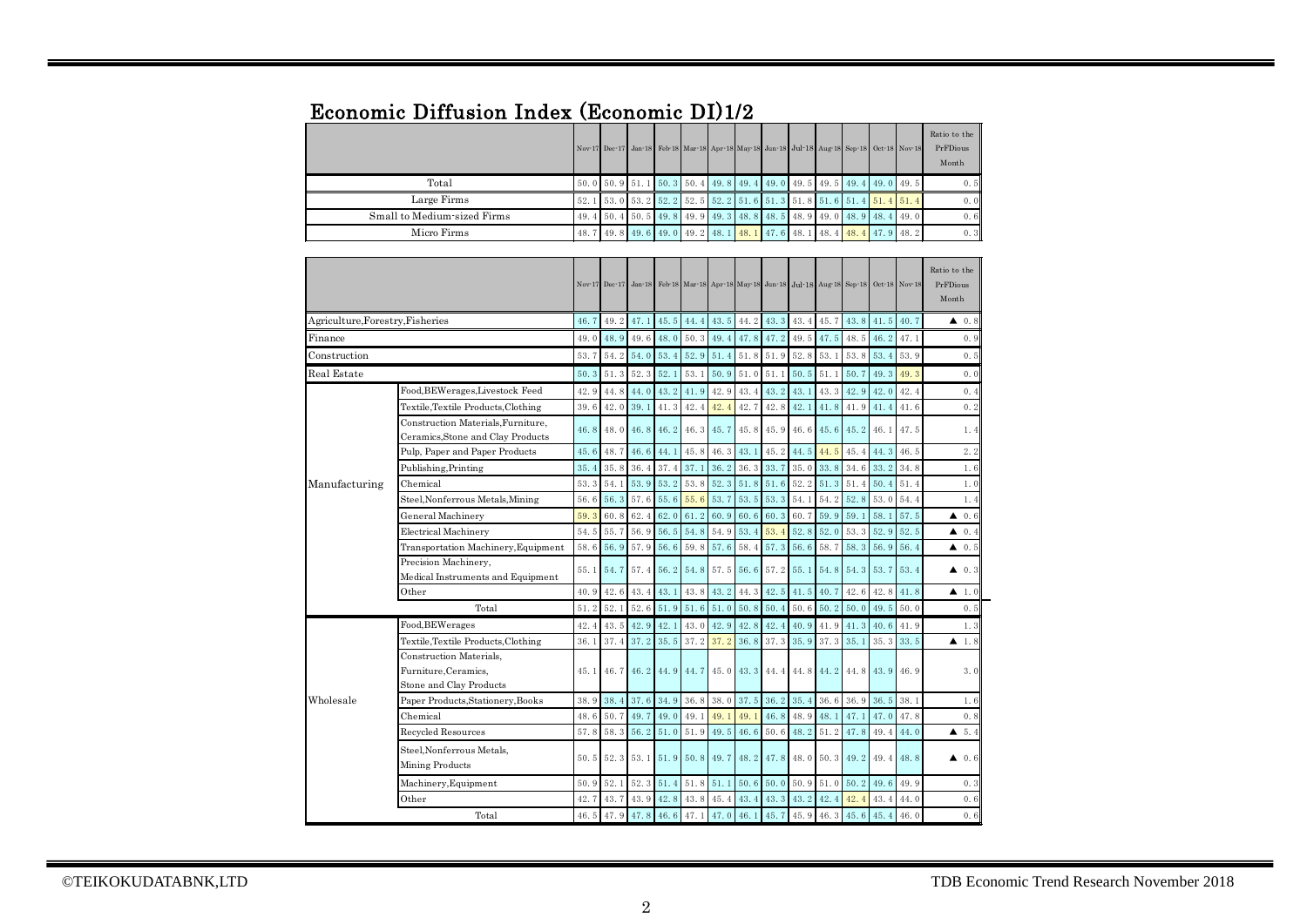|                             |                                                                         |      | Nov 17 Dec 17 | $Jan-18$ |                  |      |      | Feb-18 Mar-18 Apr-18 May-18 Jun-18 Jul-18 Aug-18 Sep-18 Oct-18 Nov-18 |      |                  |      |      |      |      | Ratio to the<br>PrFDious<br>Month |
|-----------------------------|-------------------------------------------------------------------------|------|---------------|----------|------------------|------|------|-----------------------------------------------------------------------|------|------------------|------|------|------|------|-----------------------------------|
|                             | Food, BEWerages                                                         | 45.2 | 45.3          | 44.1     | 45.6             | 46.1 | 47.4 | 45.7                                                                  | 45.2 | 44.5             | 45.3 | 45.7 | 44.4 | 45.5 | 1.1                               |
|                             | Textile, Textile Products, Clothing                                     | 32.7 | 35.6          | 41.0     | 38.2             | 37.3 | 38.9 | 36.7                                                                  | 32.1 | 34.6             | 32.7 | 30.6 | 32.7 | 31.3 | ▲<br>1.4                          |
|                             | Drugs, Sundries                                                         | 46.2 | 44.4          | 46.4     | 45.7             | 47.2 | 44.9 | 47.1                                                                  | 42.9 | 41.0             | 41.3 | 40.2 | 38.4 | 42.4 | 4.0                               |
|                             | Furniture                                                               | 45.0 | 40.7          | 43.9     | 35.2             | 35.0 | 36.7 | 35.2                                                                  | 38.3 | 38.3             | 37.0 | 37.0 | 37.9 | 37.5 | $\triangle$ 0.4                   |
| Retail                      | Electrical Household Appliances,<br>Information Machinery and Equipment | 43.9 | 47.7          |          | $41.9$ 40.4 45.7 |      | 46.5 | 40.2                                                                  |      | $41.9$ 45.5 43.7 |      | 42.8 | 40.6 | 39.7 | $\triangle$ 0.9                   |
|                             | Motor Vehicles, Motor Vehicle Parts                                     | 45.6 | 44.2          | 49.2     | 47.8             | 48.3 | 48.2 | 43.5                                                                  | 42.9 | 45.0             | 43.5 | 46.1 | 40.8 | 41.5 | 0.7                               |
|                             | Special Merchandise                                                     | 38.8 | 41.5          | 41.9     | 42.5             | 42.9 | 41.0 | 39.7                                                                  | 39.7 | 40.7             | 39.1 | 39.1 | 39.7 | 43.3 | 3.6                               |
|                             | Various Merchandise                                                     | 45.7 | 46.4          | 46.9     | 46.0             | 47.5 | 49.6 | 44.1                                                                  | 44.2 | 48.2             | 46.5 | 43.6 | 46.4 | 43.6 | $\blacktriangle$ 2.8              |
|                             | Other                                                                   | 43.3 | 50.0          | 50.0     | 43.3             | 41.7 | 36.1 | 41.7                                                                  | 33.3 | 36.1             | 40.5 | 38.9 | 41.7 | 38.1 | 43.6                              |
|                             | 42.4                                                                    | 43.4 | 44.3          | 43.8     | 44.8             | 44.6 | 42.0 | 41.3                                                                  | 42.7 | 41.7             | 41.6 | 40.9 | 42.1 | 1.2  |                                   |
| Transportation, Warehousing |                                                                         |      | 52.5          | 50.7     | 49.6             | 50.5 | 50.0 | 49.3                                                                  | 48.7 | 50.3             | 50.3 | 49.5 | 48.7 | 50.1 | 1.4                               |
|                             | Restaurants                                                             | 42.9 | 44.9          | 45.2     | 43.6             | 44.2 | 44.7 | 45.0                                                                  | 42.5 | 42.7             | 42.5 | 39.3 | 37.0 | 37.6 | 0.6                               |
|                             | Postal.Telecommunications                                               | 57.7 | 56.4          | 56.1     | 59.1             | 57.7 | 56.9 | 50.0                                                                  | 54.5 | 55.6             | 55.0 | 56.1 | 59.7 | 57.1 | 2.6<br>▲                          |
|                             | Electricity, Gas, Water, Heat                                           | 59.5 | 54.2          | 60.4     | 58.3             | 61.1 | 54.2 | 56.3                                                                  | 57.4 | 56.3             | 57.4 | 59.3 | 56.7 | 57.1 | 0.4                               |
|                             | Leasing, Rentals                                                        | 54.9 | 55.9          | 56.9     | 56.0             | 56.0 | 55.2 | 51.5                                                                  | 52.9 | 54.5             | 54.2 | 55.9 | 56.5 | 57.1 | 0, 6                              |
|                             | Lodging, Hotels                                                         | 51.9 | 48.0          | 46.9     | 48.7             | 52.0 | 51.7 | 50.6                                                                  | 50.0 | 45.2             | 46.6 | 43.6 | 41.0 | 45.5 | 4.5                               |
|                             | Recreation                                                              | 39.0 | 42.2          | 41.7     | 42.2             | 42.5 | 41.5 | 39.5                                                                  | 40.9 | 39.8             | 40.0 | 39.9 | 35.5 | 40.6 | 5.1                               |
|                             | Broadcasting                                                            | 44.4 | 47.6          | 47.6     | 47.4             | 47.0 | 39.7 | 37.2                                                                  | 40.3 | 42.3             | 38.5 | 41.7 | 40.5 | 40.0 | 0.5<br>▲                          |
| Service                     | Maintenance, Guarding, Testing                                          | 51.6 | 50.3          | 51.5     | 50.7             | 51.1 | 49.9 | 50.2                                                                  | 48.5 | 50.5             | 52.3 | 51.8 | 51.4 | 51.6 | 0.2                               |
|                             | Advertising                                                             | 41.8 | 41.5          | 46.1     | 42.3             | 43.4 | 44.2 | 43.0                                                                  | 40.2 | 41.7             | 41.4 | 42.3 | 42.3 | 41.2 | $\blacktriangle$ 1.1              |
|                             | Information                                                             | 57.6 | 58.4          | 59.4     | 58.8             | 58.6 | 59.4 | 58.4                                                                  | 58.8 | 58.7             | 59.1 | 59.7 | 59.8 | 60.7 | 0.9                               |
|                             | Labor Dispatching                                                       | 59.0 | 57.9          | 58.6     | 56.5             | 57.9 | 57.8 | 59.0                                                                  | 59.1 | 59.3             | 59.2 | 58.0 | 59.4 | 58.8 | $\triangle$ 0.6                   |
|                             | <b>Special Services</b>                                                 | 53.2 | 55.5          | 53.4     | 53.1             | 54.3 | 53.6 | 53.7                                                                  | 54.6 | 54.8             | 55.3 | 53.9 | 55.0 | 54.6 | 40.4                              |
|                             | Medical, Welfare, Public Health                                         | 47.9 | 48.3          | 47.6     | 48.6             | 48.1 | 48.8 | 48.0                                                                  | 46.8 | 46.1             | 48.2 | 48.3 | 48.8 | 48.3 | 40.5                              |
|                             | Education                                                               | 40.5 | 42.4          | 45.1     | 41.7             | 44.2 | 42.4 | 42.8                                                                  | 40.6 | 42.6             | 46.5 | 46.4 | 43.8 | 43.5 | $\triangle$ 0.3                   |
|                             | Other                                                                   | 53.9 | 52.6          | 51.6     | 51.3             | 51.8 | 50.7 | 50.8                                                                  | 50.0 | 51.3             | 50.2 | 51.6 | 49.3 | 49.8 | 0.5                               |
|                             | Total                                                                   | 52.5 | 53.0          | 53.4     | 52.7             | 53.1 | 52.8 | 52.1                                                                  | 52.0 | 52.4             | 52.8 | 52.9 | 52.9 | 53.2 | 0.3                               |
| Other                       |                                                                         | 47.9 | 48.2          | 47.8     | 47.9             | 50.8 | 49.2 | 50.0                                                                  | 46.3 | 46.1             | 45.0 | 46.3 | 46.2 | 45.3 | $\triangle$ 0.9                   |
|                             |                                                                         |      | Nov 17 Dec 17 | $Jan-18$ |                  |      |      | Feb 18 Mar 18 Apr 18 May 18 Jun 18 Jul 18 Aug 18 Sep 18 Oct 18 Nov 18 |      |                  |      |      |      |      | Ratio to the<br>PrFDious<br>Month |

## Economic Diffusion Index (Economic DI)2/2

|             |  |  |  |  |  |                                                                               | Nov 17 Dec 17 Jan 18 Feb 18 Mar 18 Apr 18 May 18 Jun 18 Jul 18 Aug 18 Sep 18 Oct 18 Nov 18              | Ratio to the<br>PrFDious<br>Month |
|-------------|--|--|--|--|--|-------------------------------------------------------------------------------|---------------------------------------------------------------------------------------------------------|-----------------------------------|
| Hokkaido    |  |  |  |  |  | 48. 6 48. 4 47. 8 45. 7 46. 6 46. 2 45. 8 46. 5 46. 6 47. 5 44. 3 43. 9 45. 2 |                                                                                                         | 1.3                               |
| Tohoku      |  |  |  |  |  | 47. 2 47. 9 46. 9 46. 1 46. 4 45. 7 45. 0 44. 2 46. 8 46. 6 46. 4 45. 9 46. 5 |                                                                                                         | 0.6                               |
| kitakanto   |  |  |  |  |  | 51. 2 52. 9 52. 3 51. 7 51. 4 50. 7 49. 8 49. 4 50. 6 50. 0 50. 0 49. 0 48. 5 |                                                                                                         | 40.5                              |
| minamikanto |  |  |  |  |  |                                                                               | 50, 5 51, 3 51, 8 51, 0 51, 5 50, 7 50, 3 50, 2 50, 3 50, 0 50, 4 49, 8 50, 4                           | 0.6                               |
| Hokuriku    |  |  |  |  |  | 49.0 49.9 49.7 47.7 48.5 48.7 48.5 48.7 49.4 49.8 49.3 49.4 49.3              |                                                                                                         | $\triangle$ 0.1                   |
| Tokai       |  |  |  |  |  |                                                                               | $51, 2$ $52, 5$ $52, 6$ $52, 5$ $52, 3$ $51, 9$ $51, 9$ $50, 9$ $51, 6$ $51, 8$ $51, 4$ $51, 3$ $51, 8$ | 0.5                               |
| Kinki       |  |  |  |  |  | 49, 0 50, 8 51, 1 50, 3 50, 0 49, 7 48, 8 48, 4 48, 6 49, 4 48, 9 48, 8 49, 7 |                                                                                                         | 0.9                               |
| Chugoku     |  |  |  |  |  | 50. 1 50. 6 50. 8 50. 1 49. 6 48. 7 48. 7 47. 9 47. 0 47. 1 48. 0 48. 6 48. 5 |                                                                                                         | $\triangle$ 0.1                   |
| Shikoku     |  |  |  |  |  |                                                                               | 48, 5 49, 0 49, 4 48, 5 48, 4 48, 2 47, 8 47, 2 47, 5 47, 9 47, 0 47, 6 47, 2                           | $\triangle$ 0.4                   |
| Kyushu      |  |  |  |  |  | 51. 3 51. 7 51. 7 51. 8 51. 7 51. 4 50. 4 49. 8 50. 9 50. 6 50. 8 49. 1       | 50.6                                                                                                    | 1.5                               |
|             |  |  |  |  |  |                                                                               |                                                                                                         |                                   |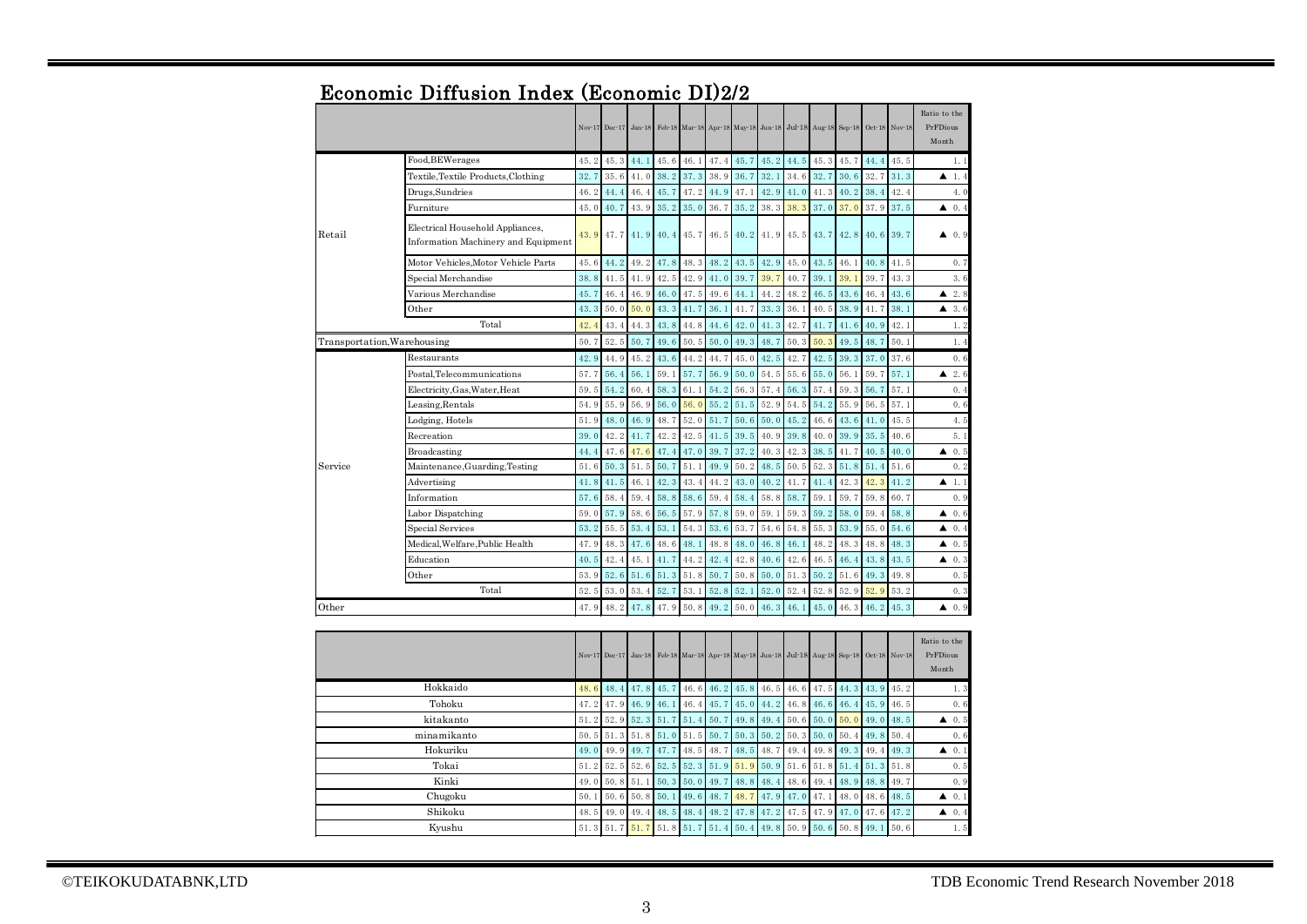## Appendix

## **1.Research Subjects(Companies Researched 23,052 ; Valid responses: 9,746 ; Response rate: 42.3%)**

#### Appendix

1.Region

| ັ           |       |         |       |
|-------------|-------|---------|-------|
| Hokkaido    | 509   | Tokai   | 1,055 |
| Tohoku      | 624   | Kinki   | 1,606 |
| kitaKanto   | 721   | Chugoku | 540   |
| minamikanto | 3,170 | Shikoku | 281   |
| Hokuriku    | 537   | Kyushu  | 703   |
|             |       | Total   | 9,746 |

#### 2.Industry (10 Industries 51 Lines of business)

| Agriculture, Forestry, Fisheries                                     | $52\,$ |         | Food, Beverages                                                      | 63                          |  |  |  |
|----------------------------------------------------------------------|--------|---------|----------------------------------------------------------------------|-----------------------------|--|--|--|
|                                                                      | 115    |         | Textile, Textile Products, Clothing                                  | 25                          |  |  |  |
|                                                                      | 1,448  |         | Drugs, Sundries                                                      | 22                          |  |  |  |
|                                                                      | 294    | Retail  | Furniture                                                            |                             |  |  |  |
| Food, Beverages, Livestock Feed                                      | 312    | 480     | Electrical Household Appliances, Information Machinery and Equipment | 34                          |  |  |  |
| Textile, Textile Products, Clothing                                  | 99     |         | Motor Vehicles.Motor Vehicle Parts                                   | 57                          |  |  |  |
| Construction Materials, Furniture, Ceramics, Stone and Clay Products | 213    |         | Special Merchandise                                                  | 122                         |  |  |  |
| Pulp, Paper and Paper Products                                       | 99     |         | Various Merchandise                                                  | 47                          |  |  |  |
| Publishing, Printing                                                 | 172    |         | Others                                                               |                             |  |  |  |
| Chemical                                                             | 408    |         |                                                                      | 410                         |  |  |  |
| Steel, Nonferrous Metals, Mining                                     | 464    |         | Restaurants                                                          | 43                          |  |  |  |
| General Machinery                                                    | 423    |         | Telecommunications                                                   | 14                          |  |  |  |
| Electrical Machinery                                                 | 312    |         | Electricity, Gas, Water, Heat                                        |                             |  |  |  |
| Transportation Machinery, Equipment                                  | 97     |         | Leasing, Rentals                                                     | 104                         |  |  |  |
| Precision Machinery, Medical Instruments and Equipment               | 73     |         | Lodging, Hotels                                                      | 26                          |  |  |  |
| Others                                                               | 87     |         | Recreation                                                           | 53                          |  |  |  |
| Food, Beverages                                                      | 341    | Service | Broadcasting                                                         | 15                          |  |  |  |
| Textile, Textile Products, Clothing                                  | 171    | 1,384   | Maintenance, Guarding, Testing                                       | 158                         |  |  |  |
| Construction Materials, Furniture, Ceramics, Stone and Clay Products | 316    |         | Advertising                                                          | 97                          |  |  |  |
| Paper Products, Stationery, Books                                    | 95     |         | Information                                                          | 427                         |  |  |  |
| Chemical                                                             | 267    |         | Labor Dispatching                                                    | 59                          |  |  |  |
| Recycled Resources                                                   | 28     |         | Special Services                                                     | 250                         |  |  |  |
| Steel, Nonferrous Metals, Mining Products                            | 297    |         | Medical.Welfare.Public Health                                        | 100                         |  |  |  |
| Machinery, Equipment                                                 | 862    |         | Education                                                            | 23                          |  |  |  |
| Others                                                               | 335    |         | Others                                                               | 156                         |  |  |  |
|                                                                      |        | Others  |                                                                      |                             |  |  |  |
|                                                                      |        |         | Total                                                                | 9,746                       |  |  |  |
|                                                                      |        |         |                                                                      | Transportation, Warehousing |  |  |  |

3.Size

| ,,,,,,,                     |       |        |
|-----------------------------|-------|--------|
| Large Firms                 | 1.987 | 20.4%  |
| Small to Medium-sized Firms | 7.759 | 79.6%  |
| micro Firms                 | 2.554 | 26.2%  |
| Total                       | 9.746 | 100.0% |